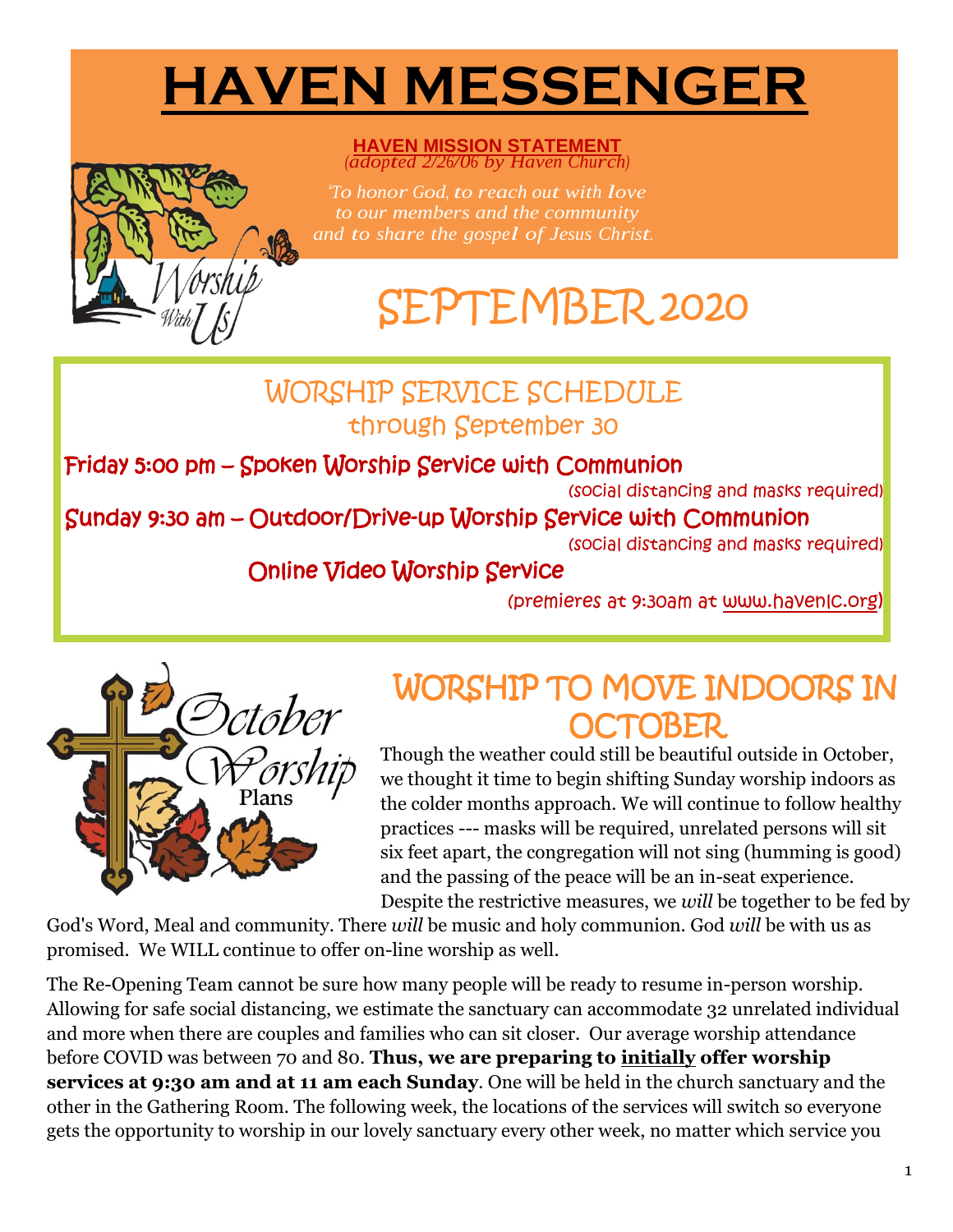choose. Why two locations? There would not be time between services to safely "sanitize" the sanctuary for two services. Why switch the locations of the two services? Because we know how much our folks love our sanctuary and we thought everyone should have an equal chance to enjoy it, no matter which time they attend.

PLEASE STAY TUNED -- IF the number of worshippers are able to safely sit in the sanctuary, we may resume one worship service at 9:30 am. We will not be able to figure that out until we see how attendance unfolds. At this time, we will not be able to offer nursery during worship. If CDC and state recommendations change, that too may change. As we make our way in unprecedented times, please pray that the Holy Spirit continues to guide us.



#### **GOD SQUAD EXPLORERS' ZOOM LAUNCH Sunday, September 13 11 am**

Bibles and Explorer backpacks will be delivered to each child's home before the September 13 ZOOM launch of our autumn God Squad Explorer Adventure. Then, each week, the Explorers will get mail to lead them through one of these cliffhanger Bible stories:

> *Caught at the Red Sea! Little David and Goliath Shadrach, Meshach, and Abednego and the Fiery Furnace Jonah and the Big Fish Queen Esther Daniel and the Lion's Den*

Brenda & Jim Hassinger, Cindy Rhodes, Marge Cunningham, Millie Strange and Pastor Alessandri are each trying to fill each week's adventure with fun, challenge, and prayer. We ask you to contribute by praying for our children and families, that they keep connected to our Lord and grow in faith and their love of God:

> Charlie Huguenin, Charlie, 5, K Cable Aleshire.. 6, K or 1st grade Carthy Aleshire.. 6, K or 1st grade Tanner Meredith, 6, 1st grade Ethan Rhodes 7, 2nd grade Quill Daughtridge, 7, 2nd grade Joy Bergschneider, 4th grade Maura Haupt.. 9, 4th grade Hadley Aleshire.. 9, 4th grade Roark Daughtridge, 9, 4th grade

### **WORSHIP READINGS THIS MONTH**

 **September 6** *– [Ezekiel 33:7-11, Psalm 119:33-40, Romans 13:8-14, Matthew 18:15-20](https://members.sundaysandseasons.com/Home/Index/2020-9-6/0)* **September 13** *– [Genesis 50:15-21, Psalm 103:\[1-7\] 8-13, Romans 14:1-12, Matthew 18:21-35](https://members.sundaysandseasons.com/Home/Index/2020-9-13/0)* **September 20** *– [Jonah 3:10--4:11, Psalm 145:1-8, Philippians 1:21-30, Matthew 20:1-16](https://members.sundaysandseasons.com/Home/Index/2020-9-20/0)* **September 27** *– [Ezekiel 18:1-4, 25-32, Psalm 25:1-9, Philippians 2:1-13, Matthew 21:23-32](https://members.sundaysandseasons.com/Home/Index/2020-9-27/0)*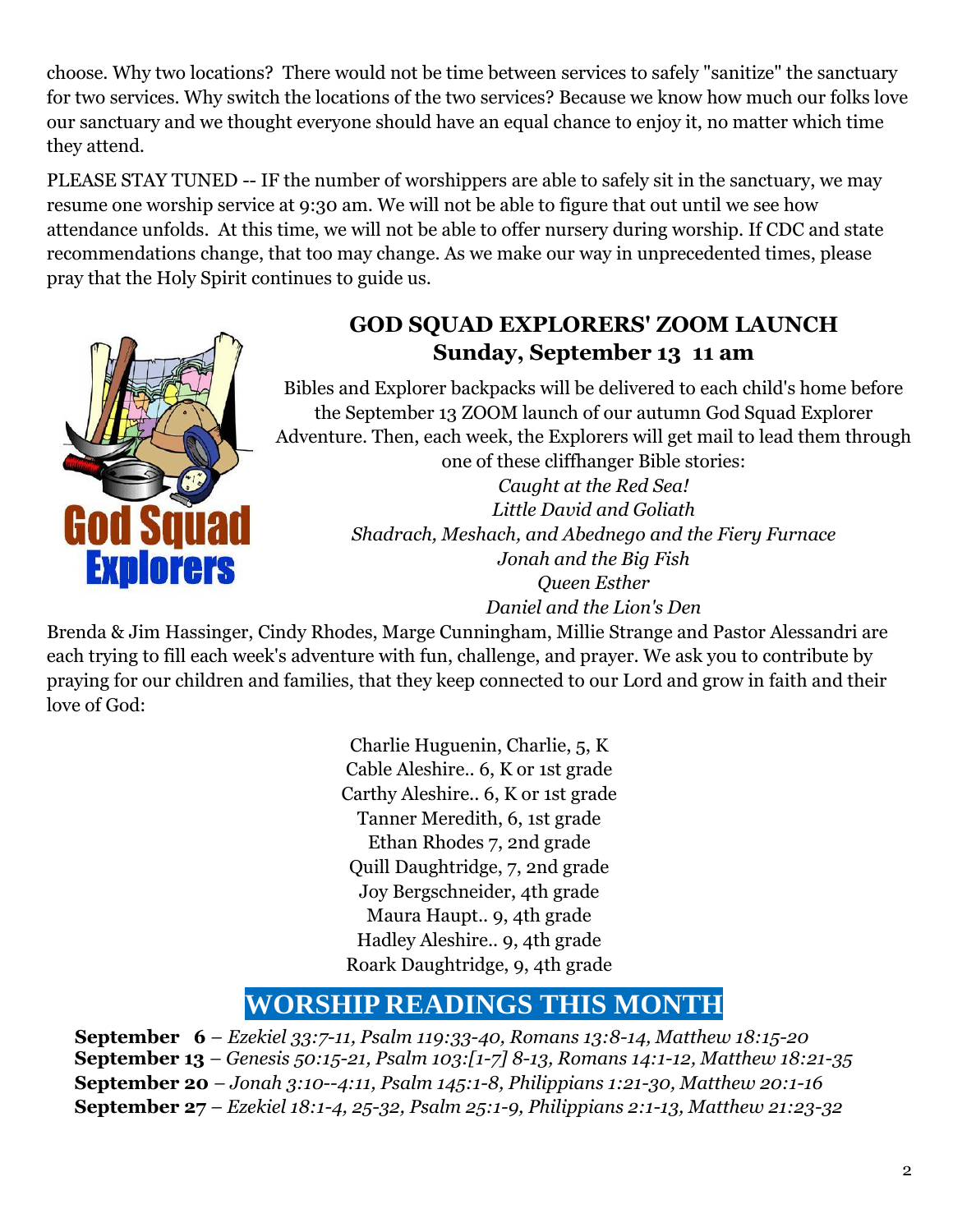#### **Birthdays & Anniversaries**

### *Look who's celebrating special days this month!!!*

| <b>Harold Rice</b> | 09/05 | Jean Carbaugh   | 09/29 |
|--------------------|-------|-----------------|-------|
| Dustin Black       | 09/09 | <b>Bob Hart</b> | 09/29 |
| Jadrya Fortson     | 09/12 |                 |       |
| Robert Dean        | 09/13 |                 |       |
| Michael Freeman    | 09/18 |                 |       |
| Amy Mason          | 09/28 |                 |       |
|                    |       |                 |       |
|                    |       |                 |       |
|                    |       |                 |       |

Dick & June Hess 09/12 Ken & JoAnn Shankle 09/29



Ray & Elaine Michael 09/30

Trinity Mason 09/05 Kyleigh McNabb 09/05 Chase Myers 09/05 Aaron Richards 09/10





#### **SUNDAY USHER SCHEDULE**

- **Sept. 6** Jim & Jamie Cannon
- **Sept 13** Elaine Michaels & Bob Snyder
- **Sept. 20** Scott & Cindy Rhodes
- **Sept. 27** Doug & Kathy Wright